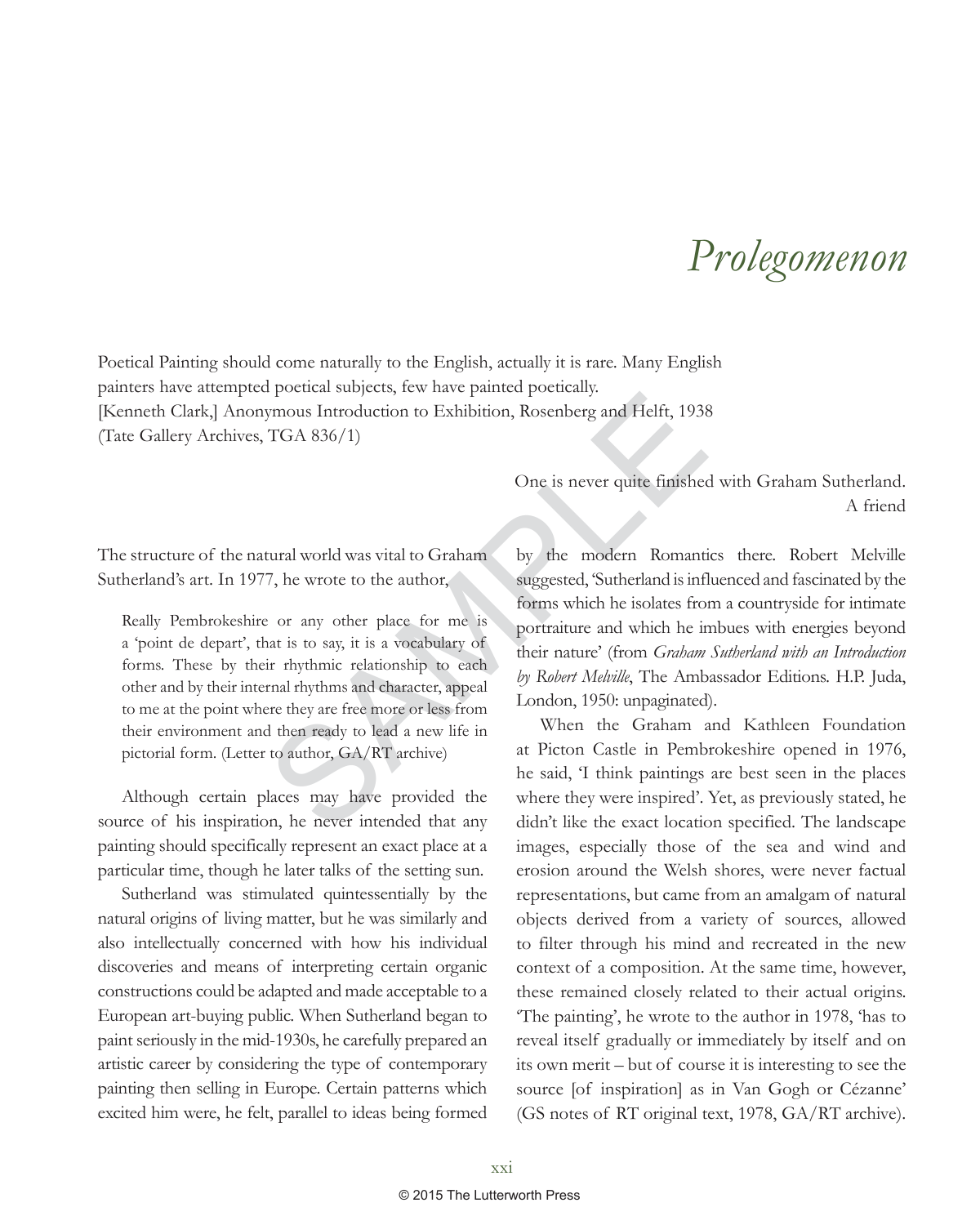So strong was the influence of Pembrokeshire that its memory permeated much of his work after his first visit there in 1934. Even in the giant hieratic tapestry of Coventry Cathedral, one senses the communication with west Wales. With the eye of a scientist, Sutherland unravelled the complex structure of nature, then recreated it using varying perspectives, scales and colours. He shaped his images, not in a flash but through quiet, lengthy and sustained study.

The objects which I paint do in fact exist in nature. But I do not think people are willing to look at objects in nature divorced from their context. I think that people looking at a landscape, for instance, expect a landscape painter to paint a scenic view, and my particular preoccupation in landscape's [*sic*] bound up in a desire to divorce some of the objects which one sees from their [context] and to treat them as things having intrinsic value of their own . . . giving it a heightened form of realism. (Walker, Myerscough, 'Modern Art explained by Modern Artists', *The Artist*, March 1944)

For context. I think that people<br>
inc view, and my particular<br>
Se's [id] bound up in a desire to<br>
then Paul Nash writes of<br>
Sawden and Sutherland, he sa<br>
ex's [id] bound up in a desire to<br>
then as things having intrinsic<br> I feel that an artist's business is to find an equivalent to the things which give him his idea, an equivalent which derives its life from being a 'work of art', rather than a 'work of nature'. The prototype in nature has got to be seen through terms of art. A metamorphosis has to take place. That is to say it is necessary to project and paraphrase the object or objects in nature in terms of art. . . . The aim of a painter . . . seems to me to be bound up with his ability to be able to select certain aspects of what he has seen and felt, and, as it were, to caricature the 'essence' or the 'gesture' of reality. In so doing he must necessarily be less concerned with the scene as a view. . . . (Ibid)

What I believe one has to realise is that most of the raw material which I use as a subject out of doors, in the woods and so on, is on the whole unfamiliar to people because they do not naturally look at it. I try to separate things from their environment; if they 'are' in an environment, they are camouflaged, as it were, and hidden. (Interview with Forge, Andrew, 'Landscape and Figures', *The Listener*, 26 July 1962)

The quality which I felt when I was about ten of being in a wood, or at the side of a river, the warmth of the

summer sun, was a thing which still stays with me, and I get enormously moved by this curious quality of enclosure . . . of being inside a jewel. . . . (Ibid)

Again, Graham Sutherland writes:

The nature of poetic response is something outside ourselves – sudden recognition. The need to paraphrase as this recognition unadulterated would bore us? Recognition of the truth, the shiver down the spine, the ordering by the brain, civilisation, nothing to do with the process neither culture but these are helped by this outsidedness. (TGA 812/49m, 'A sketchbook – Affinities and the Nature of Poetic Response')

When Paul Nash writes of the contrast between Bawden and Sutherland, he says:

Sutherland presents an entire contrast [in] *Road with Rocks*, (undated). The whole conception is nebulous and abstract, the method fluid, almost precipitate. A feeling of nervous, scarcely controlled energy pervades the drawing, yet it achieves a subtle harmonious unity. Its whole atmosphere is evocative, its message lyrical. (Nash, Paul, 'New Draughtsmen', *Signature*, 1 November 1935)

The comparison is evident much later with Sutherland's *Rocky Plain*, 1951 (pencil and gouache) and Edward Bawden's watercolour *The Bloody Foreland VI* (date unknown). Both works have a rhythmic and sensuous quality which begin to hint at Cézanne's *Mont Ste Victoire* series. Robert Melville further explains:

Sutherland's solution, exemplified in the watercolours . . . is two-fold: on the one hand, he drops all the devices for the direct representation of space, and concentrates upon a moderate rendering of the volumes of the objects which inhabit space: on the other, he brings earth and sky into the same arc of the colour circle, treating them as if they were the 'sol y ombra' the yellow and orange of a cubist guitar, and identifies them in their already drastically mitigated difference with an equal density of hue. (Sutherland, Graham, *Graham Sutherland with an Introduction by Robert Melville*, The Ambassador Editions. H.P. Juda, London, 1950: unpaginated)

The line ponders the strains and stresses of growth; [he] is, I think, the greatest colourist this country has